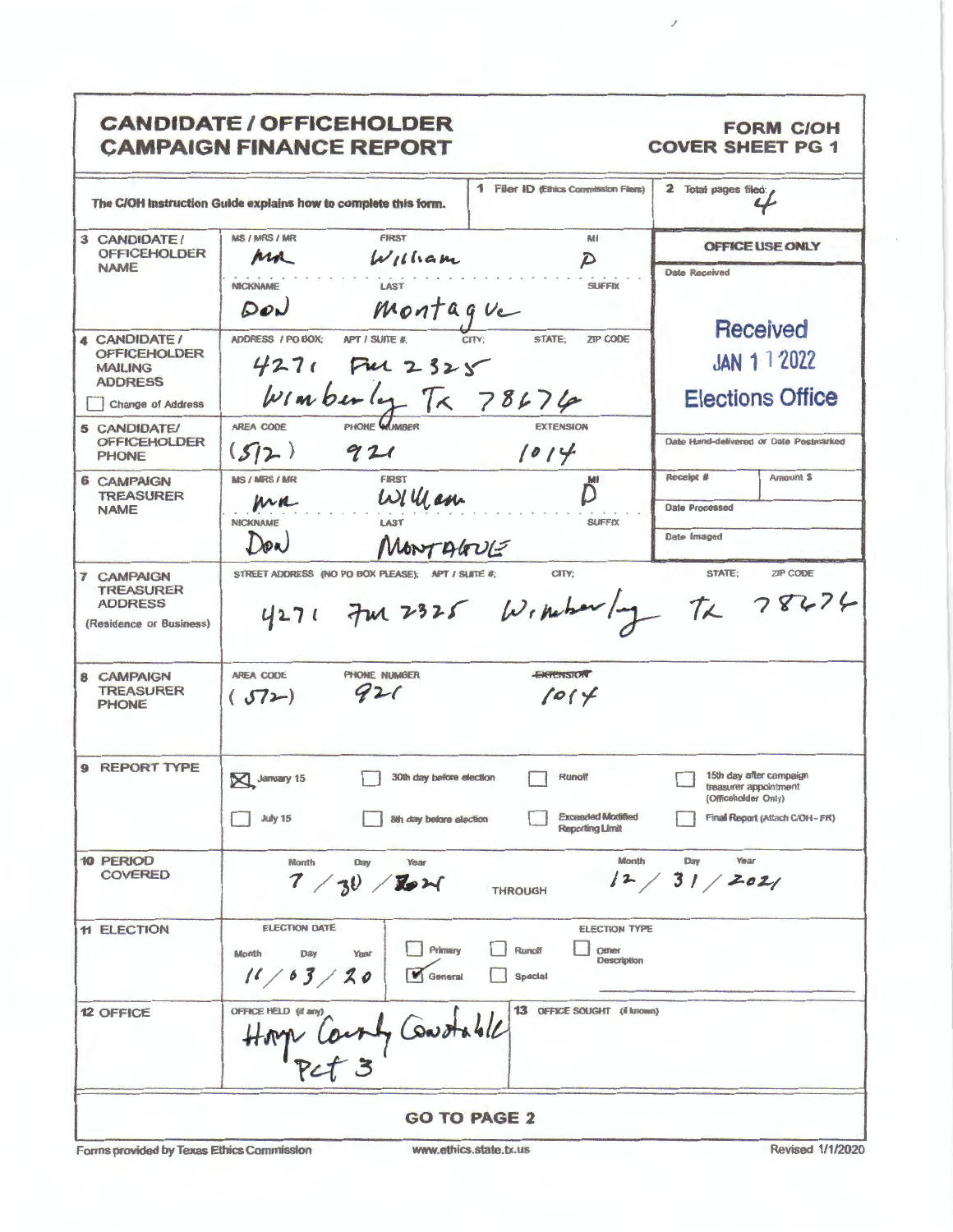## **CANDIDATE/ OFFICEHOLDER CAMPAIGN FINANCE REPORT**

## **FORM C/OH COVER SHEET PG 2**

| <b>14 C/OH NAME</b>                                                                  |                                                                                                                                                                                                                                                                                                                                                                                                  |                                                                                                                                          | <b>15 Filer ID (Ethics Commission Filers)</b>                                                                                                                |  |
|--------------------------------------------------------------------------------------|--------------------------------------------------------------------------------------------------------------------------------------------------------------------------------------------------------------------------------------------------------------------------------------------------------------------------------------------------------------------------------------------------|------------------------------------------------------------------------------------------------------------------------------------------|--------------------------------------------------------------------------------------------------------------------------------------------------------------|--|
| <b>16 NOTICE FROM</b><br><b>POLITICAL</b><br><b>COMMITTEE(S)</b>                     | THIS BOX IS FOR NOTICE OF POLITICAL CONTRIBUTIONS ACCEPTED OR POLITICAL EXPENDITURES MADE BY POLITICAL COMMITTEES TO<br>SUPPORT THE CANDIDATE / OFFICEHOLDER. THESE EXPENDITURES MAY HAVE BEEN MADE WITHOUT THE CANDIDATE'S OR OFFICEHOLDER'S<br>KNOWLEDGE OR CONSENT. CANDIDATES AND OFFICENDLDERS ARE REQUIRED TO REPORT THIS INFORMATION ONLY IF THEY RECEIVE NOTICE<br>OF SUCH EXPENDITURES. |                                                                                                                                          |                                                                                                                                                              |  |
|                                                                                      | <b>COMMITTEE TYPE</b><br>GENERAL                                                                                                                                                                                                                                                                                                                                                                 | <b>COMMITTEE NAME</b>                                                                                                                    |                                                                                                                                                              |  |
|                                                                                      | SPECIFIC                                                                                                                                                                                                                                                                                                                                                                                         | <b>COMMITTEE ADDRESS</b>                                                                                                                 |                                                                                                                                                              |  |
| <b>Additional Pages</b>                                                              |                                                                                                                                                                                                                                                                                                                                                                                                  | <b>COMMITTEE CAMPAIGN TREASURER NAME</b>                                                                                                 |                                                                                                                                                              |  |
|                                                                                      |                                                                                                                                                                                                                                                                                                                                                                                                  | <b>COMMITTEE CAMPAIGN TREASURER ADDRESS</b>                                                                                              |                                                                                                                                                              |  |
| <b>17 CONTRIBUTION</b><br><b>TOTALS</b>                                              | 1.                                                                                                                                                                                                                                                                                                                                                                                               | TOTAL UNITEMIZED POLITICAL CONTRIBUTIONS (OTHER THAN<br>PLEDGES, LOANS, OR GUARANTEES OF LOANS, OR<br>CONTRIBUTIONS MADE ELECTRONICALLY) | \$<br>$\mathcal{O}$                                                                                                                                          |  |
|                                                                                      | 2.                                                                                                                                                                                                                                                                                                                                                                                               | <b>TOTAL POLITICAL CONTRIBUTIONS</b><br>(OTHER THAN PLEDGES, LOANS, OR GUARANTEES OF LOANS)                                              | \$<br>0                                                                                                                                                      |  |
| <b>EXPENDITURE</b><br>3.<br>TOTAL UNITEMIZED POLITICAL EXPENDITURE.<br><b>TOTALS</b> |                                                                                                                                                                                                                                                                                                                                                                                                  | D<br>\$                                                                                                                                  |                                                                                                                                                              |  |
|                                                                                      | 4.                                                                                                                                                                                                                                                                                                                                                                                               | <b>TOTAL POLITICAL EXPENDITURES</b>                                                                                                      | 15.<br>\$                                                                                                                                                    |  |
| <b>CONTRIBUTION</b><br><b>BALANCE</b>                                                | 5.                                                                                                                                                                                                                                                                                                                                                                                               | TOTAL POLITICAL CONTRIBUTIONS MAINTAINED AS OF THE LAST DAY<br>OF REPORTING PERIOD                                                       | \$                                                                                                                                                           |  |
| <b>OUTSTANDING</b><br><b>LOAN TOTALS</b>                                             | 6.                                                                                                                                                                                                                                                                                                                                                                                               | TOTAL PRINCIPAL AMOUNT OF ALL OUTSTANDING LOANS AS OF THE<br>LAST DAY OF THE REPORTING PERIOD                                            | 82,439,40                                                                                                                                                    |  |
| <b>18 AFFIDAVIT</b><br>$^{\prime}$                                                   | VIRGINIA FLORES<br>Notary ID 131135403                                                                                                                                                                                                                                                                                                                                                           | under Title 15, Election Code.<br>Will                                                                                                   | I swear, or affirm, under penalty of perjury, that the accompanying report is<br>true and correct and includes all information required to be reported by me |  |
|                                                                                      |                                                                                                                                                                                                                                                                                                                                                                                                  |                                                                                                                                          | Signature of Candidate or Officeholder                                                                                                                       |  |
| AFFIX NOTARY STAMP / SEAL ABOVE                                                      |                                                                                                                                                                                                                                                                                                                                                                                                  |                                                                                                                                          |                                                                                                                                                              |  |
| Sworn to and subscribed before me, by the said                                       |                                                                                                                                                                                                                                                                                                                                                                                                  | Montggue<br>Jon                                                                                                                          | this the                                                                                                                                                     |  |
| QN<br>$day$ $a$                                                                      |                                                                                                                                                                                                                                                                                                                                                                                                  | to certify which, witness my hand and seal of office.                                                                                    |                                                                                                                                                              |  |
|                                                                                      |                                                                                                                                                                                                                                                                                                                                                                                                  |                                                                                                                                          |                                                                                                                                                              |  |
| Signature of officer administering oath                                              |                                                                                                                                                                                                                                                                                                                                                                                                  | Punted name of officer administering oath                                                                                                | Title of officer administering oath                                                                                                                          |  |

Forms provided by Texas Ethics Commission www.ethics.state.tx.us Revised 1/1/2020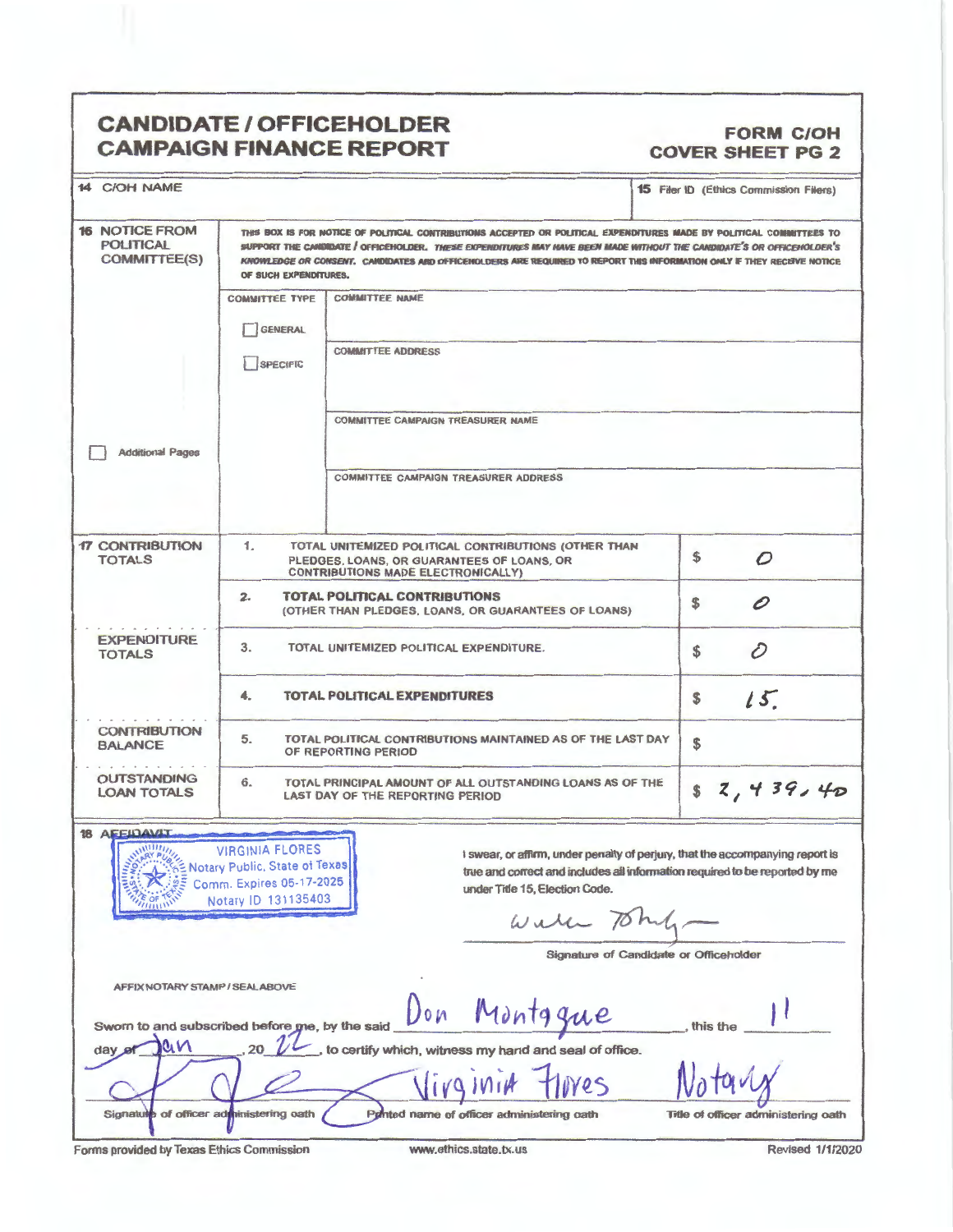| <b>SUBTOTALS - C/OH</b>                                                                             | <b>FORM C/OH</b><br><b>COVER SHEET PG 3</b> |
|-----------------------------------------------------------------------------------------------------|---------------------------------------------|
| 20 Filer ID (Ethics Commission Filers)<br><b>19 FILER NAME</b>                                      |                                             |
| 21 SCHEDULE SUBTOTALS<br>NAME OF SCHEDULE                                                           | <b>SUBTOTAL</b><br><b>AMOUNT</b>            |
| 1.<br>SCHEDULE A1: MONETARY POLITICAL CONTRIBUTIONS<br>◢                                            | S                                           |
| 2.<br>SCHEDULE A2: NON-MONETARY (IN-KIND) POLITICAL CONTRIBUTIONS                                   | S                                           |
| 3.<br><b>SCHEDULE B: PLEDGED CONTRIBUTIONS</b>                                                      | \$                                          |
| <b>SCHEDULE E: LOANS</b><br>4.                                                                      | \$                                          |
| 5.<br>✓<br>SCHEDULE F1: POLITICAL EXPENDITURES MADE FROM POLITICAL CONTRIBUTIONS                    | s                                           |
| 6.<br><b>SCHEDULE F2: UNPAID INCURRED OBLIGATIONS</b>                                               | S                                           |
| $\tau$ .<br>SCHEDULE F3: PURCHASE OF INVESTMENTS MADE FROM POLITICAL CONTRIBUTIONS                  | \$                                          |
| 8.<br>SCHEDULE F4: EXPENDITURES MADE BY CREDIT CARD                                                 | s                                           |
| 9.<br>SCHEDULE G: POLITICAL EXPENDITURES MADE FROM PERSONAL FUNDS                                   | $\mathbf s$                                 |
| 10.<br>SCHEDULE H: PAYMENT MADE FROM POLITICAL CONTRIBUTIONS TO A BUSINESS OF C/OH                  | \$                                          |
| 11.<br>SCHEDULE I: NON-POLITICAL EXPENDITURES MADE FROM POLITICAL CONTRIBUTIONS                     | s                                           |
| SCHEDULE K: INTEREST, CREDITS, GAINS, REFUNDS, AND CONTRIBUTIONS RETURNED<br>12.<br><b>TO FILER</b> | \$                                          |
|                                                                                                     |                                             |